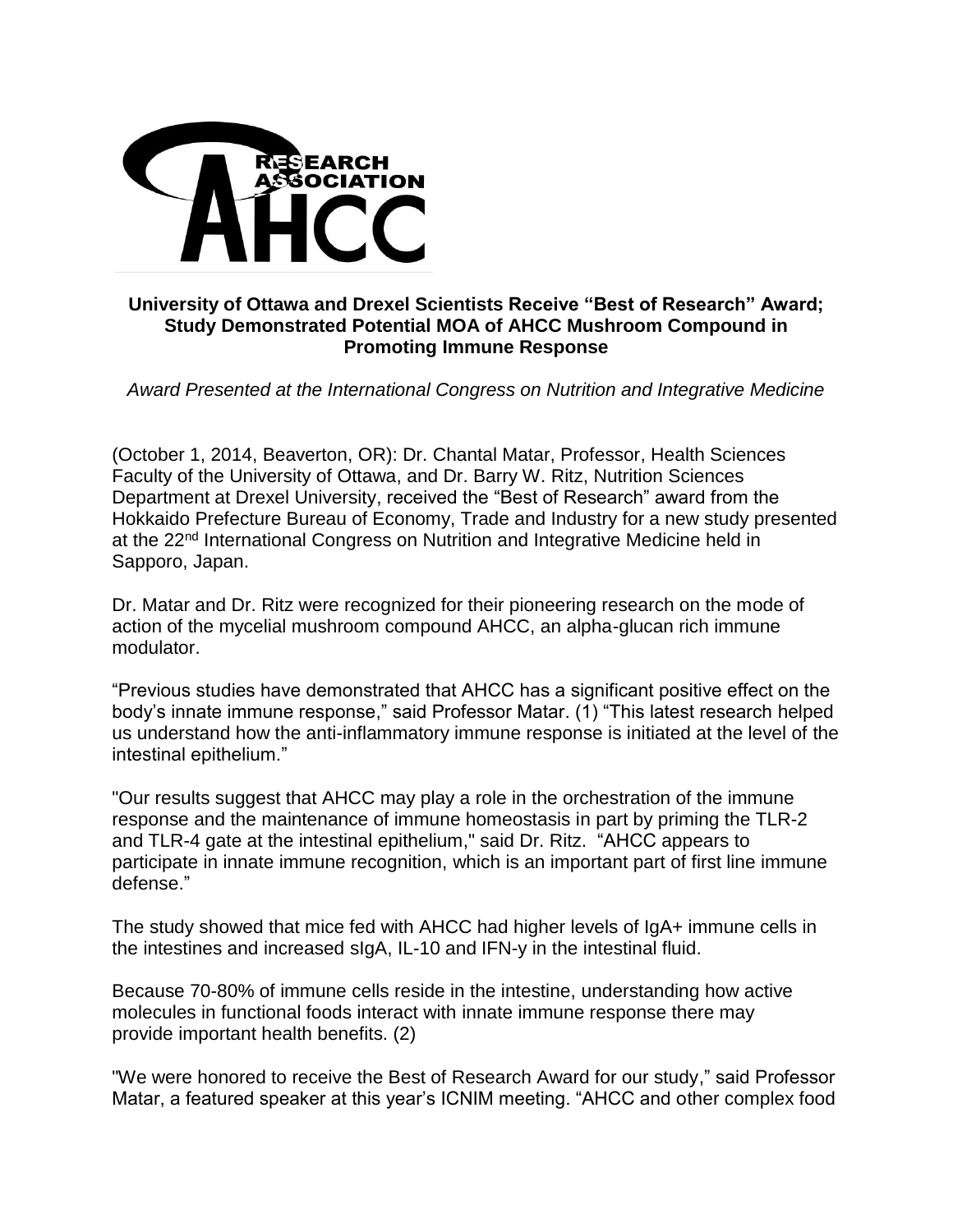bioactive compounds offer an exciting new area of research for understanding how the innate immune system interacts with its food environment and how we might capitalize on such advancements to promote human health."

Dr. Matar and Dr. Ritz have collaborated for the past 8 years publishing several research papers on the topic of immunomodulatory bioactive nutrients, including fish proteins, bovine colostrum and now AHCC. (3)

## About AHCC

AHCC (Active Hexose Correlated Compound) is an extract of fermented mycelia of Japanese medicinal mushroom which has been clinically shown to strengthen the body's immune system. AHCC is supported by over 20 human clinical studies and by over 40 papers in PubMed-indexed journals. This latest study demonstrates that AHCC supports an effective immune response by stimulating intestinal immunity.

For the past decade, AHCC has been widely used as an ingredient in functional and medical nutrition products including nutritional supplement products. Human and animal studies have shown that AHCC influences the number and activity of Natural Killer (NK) cells, dendritic cells and cytokines, which supports overall immune response.  $(4)(5)$ 

## About the AHCC Research Association

The mission of the AHCC Research Association is to increase public awareness of Active Hexose Correlated Compound (AHCC) in Integrative Medicine, educate consumers and doctors on AHCC's preventative and therapeutic benefits, and support research studies on AHCC. For more information, please visit: www.ahccresearch.org.

## ###

(1) *Natural Med J*. Active hexose correlated compound (AHCC) and immune outcomes in humans: a review; B. Ritz, 2011; 3(1):3-7. [http://naturalmedicinejournal.com/journal/2011-01/active](http://naturalmedicinejournal.com/journal/2011-01/active-hexose-correlated-compound-ahcc-and-immune-outcomes-humans-review)[hexose-correlated-compound-ahcc-and-immune-outcomes-humans-review](http://naturalmedicinejournal.com/journal/2011-01/active-hexose-correlated-compound-ahcc-and-immune-outcomes-humans-review)

*Nutr Rev*., Supplementation with active hexose correlated compound increases survival following infectious challenge in mice; B. Ritz, 2008;66(9):526-31. <http://www.ncbi.nlm.nih.gov/pubmed/18752476>

(2) *American Journal of Physiology* - *Gastrointestinal and Liver Physiology*, Immunophysiology of the gut: a research frontier for integrative studies of the common mucosal immune system; G. A. Castro , C. J. Arntzen, 1 October 1993 Vol. 265 no. 4,G599-G610 <http://www.ncbi.nlm.nih.gov/pubmed/10564096>

(3) *Nutr Res*., Bovine colostrum enhances natural killer cell activity and immune response in a mouse model of influenza infection and mediates intestinal immunity through toll-like receptor